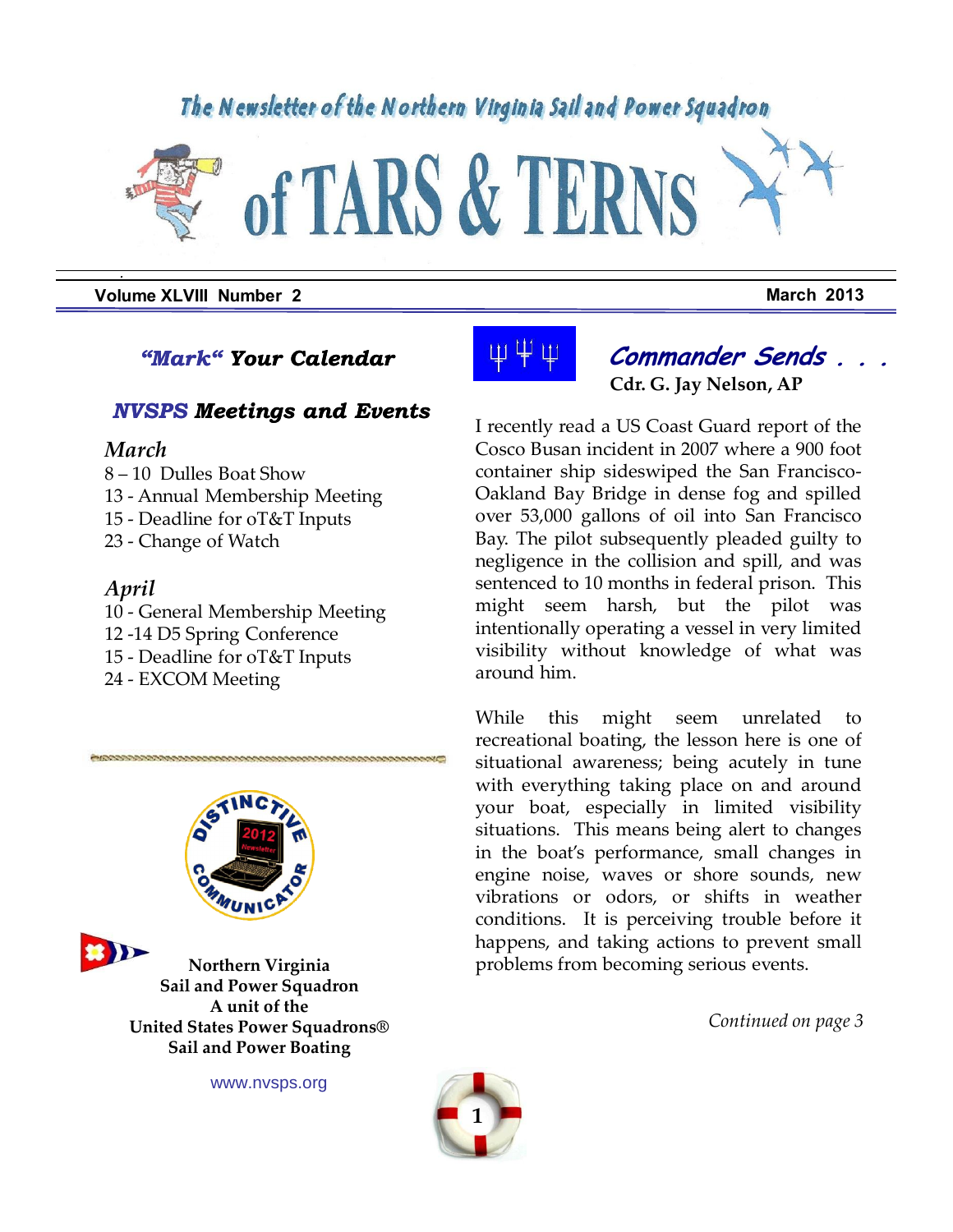## *BRIDGE OFFICERS*

#### 



#### **COMMANDER** G. Jay Nelson, AP

703-437-0064 gjaynelson@aol.com



**EXECUTIVE OFFICER** Lt/C Steve Hall, AP 703-242-8566 sdhall02@verizon.net



#### **EDUCATION OFFICER** Lt/C Sean P. Gallagher, AP 703-548-5851

education@nvsps.org



**ADMINISTRATIVE OFFICER** Lt/C Cathleen Sheffield, AP 703-370-4331 carney1227@aol.com



**SECRETARY** Lt/C Mary Jane Hinkins 703-435-0650 mjhinkins@msn.com



**TREASURER** Lt/C Ann Nartisissov, P 703-425-7044 ganh@verizon.net

#### *Scheduled Meetings:*

Unless otherwise noted, the General Membership Meetings will be held at the BoatUS\* Headquarters facility at 1900. Any changes will be posted in this newsletter or on the Squadron web site.

#### *BoatUS Headquarters and meeting location:*

*880 South Pickett Street, Alexandria VA.*

From the Capital Beltway, take the VA-613/ Van Dorn Street exit, exit number 173 (aka exit 3), towards Franconia. Turn left onto South Van Dorn Street / VA-613 North. Turn left onto South Pickett Street. Go less than .5 miles and turn in at the BoatUS sign and go to the lighted parking lot in the rear. Proceed to the entrance.



*Do you or one of your friends need a vessel checked? Or want to become an examiner yourself? P/C George Nartsissov, ganh@verizon.net*



**of TARS & TERNS** The Official Publication of the **Northern Virginia Sail and Power Squadron** http://www.nvsps.org



*Articles, opinions and advertisements do not necessarily reflect USPS policy or endorsement unless so designated.*

Published ten months of the year July/August and January / February issues are combined **Volume XLVIII, Number 2, March 2013**

**EDITOR** P/Stf/C Richard P. Davis, AP (703) 444-2772 rpdavis1702@comcast.net

(703) 620-1821 (703) 620-1821 lakematesm@comcast.net lakematesw@comcast.net **DISTRIBUTION**

Lt Manette B. Lazear, AP D/Lt Walter D. Lazear, AP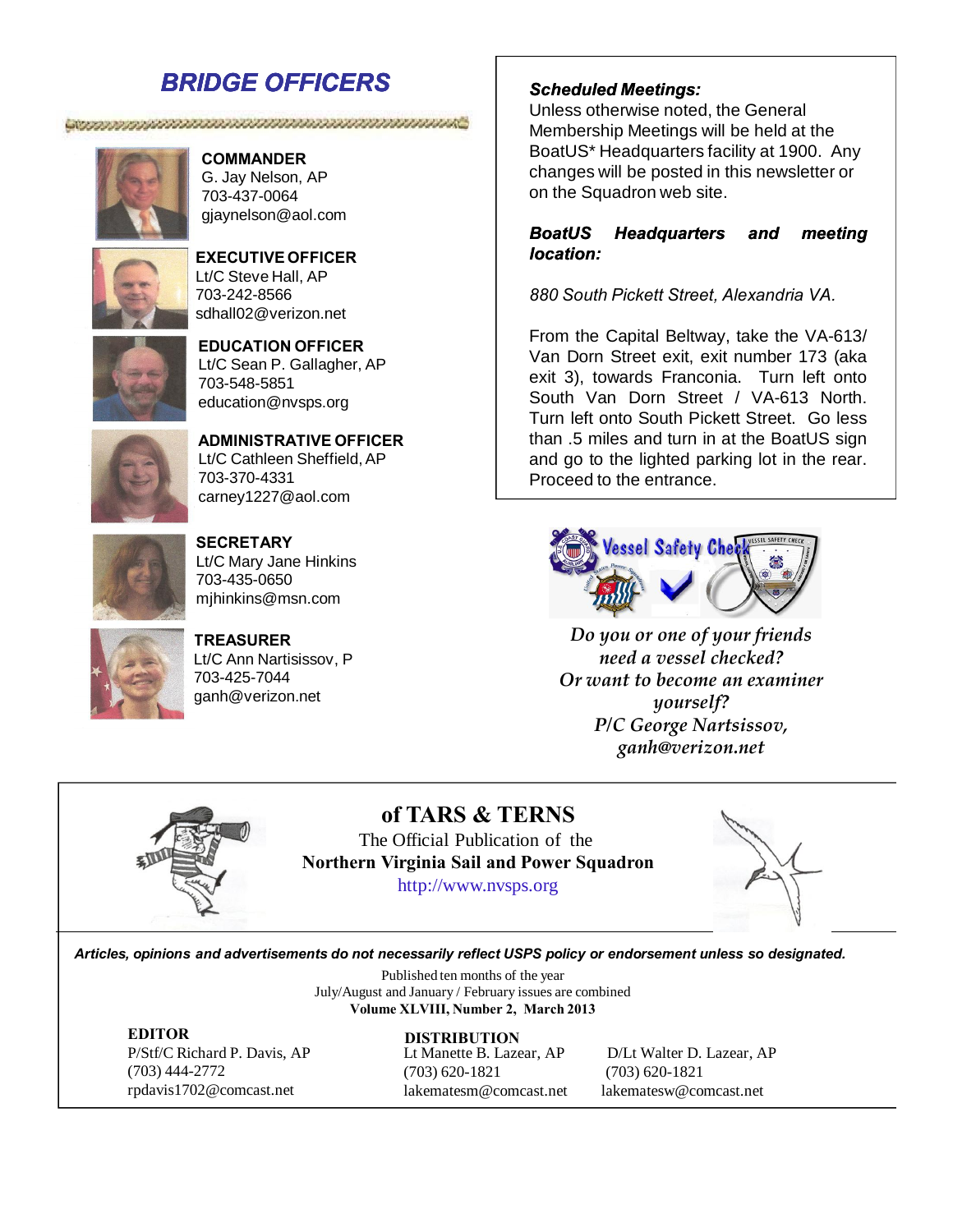

## **Commander Sends Continued. . .**

Keeping watch is one of the first rules of good seamanship, but it's not that simple. Looking is not necessarily seeing, any more than hearing is listening. Boater's fatigue caused by heat, noise, glare, vibration and limited visibility, can seriously affect how quickly and accurately you identify objects. You can literally look right at something on the water for prolonged periods of time and not "see" it. You must continually shift your vision to scan the horizon around you, concentrating on seeing, not just looking, at the water.

It is a flawed assumption that every vessel you encounter on the water is paying close attention to your position and heading, or that the skipper has a good understanding of the Rules of the Road. We have all had experiences that prove otherwise. You must always be prepared to take evasive action, as it is every skipper's obligation to do whatever is necessary to avoid a collision.

Today's electronics are powerful tools, but woe is the skipper who keeps a myopic focus on the electronics and does not frequently scan the water around him. Chart plotters only show charted items (i.e., not floating objects like other vessels) and radar often has limitations with seeing objects at the surface of the water or small, non-metallic objects such as an inflatable dinghy.

Finally, good seamanship also means knowing your boat; its capabilities, limitations and idiosyncrasies. In the hands of an experienced skipper, even a small boat can manage severe weather conditions. However, you need to thoroughly understand the limits of your skills and your vessel, and what you can reasonably expect of both. Pay attention to weather forecasts and give yourself a margin of error so underestimated forecast resulting in more wind or seas will not place you in harm's way.

Know your boat, know your skills, be aware of the situation around you, and above all – be safe.

G. Jay Nelson Commander



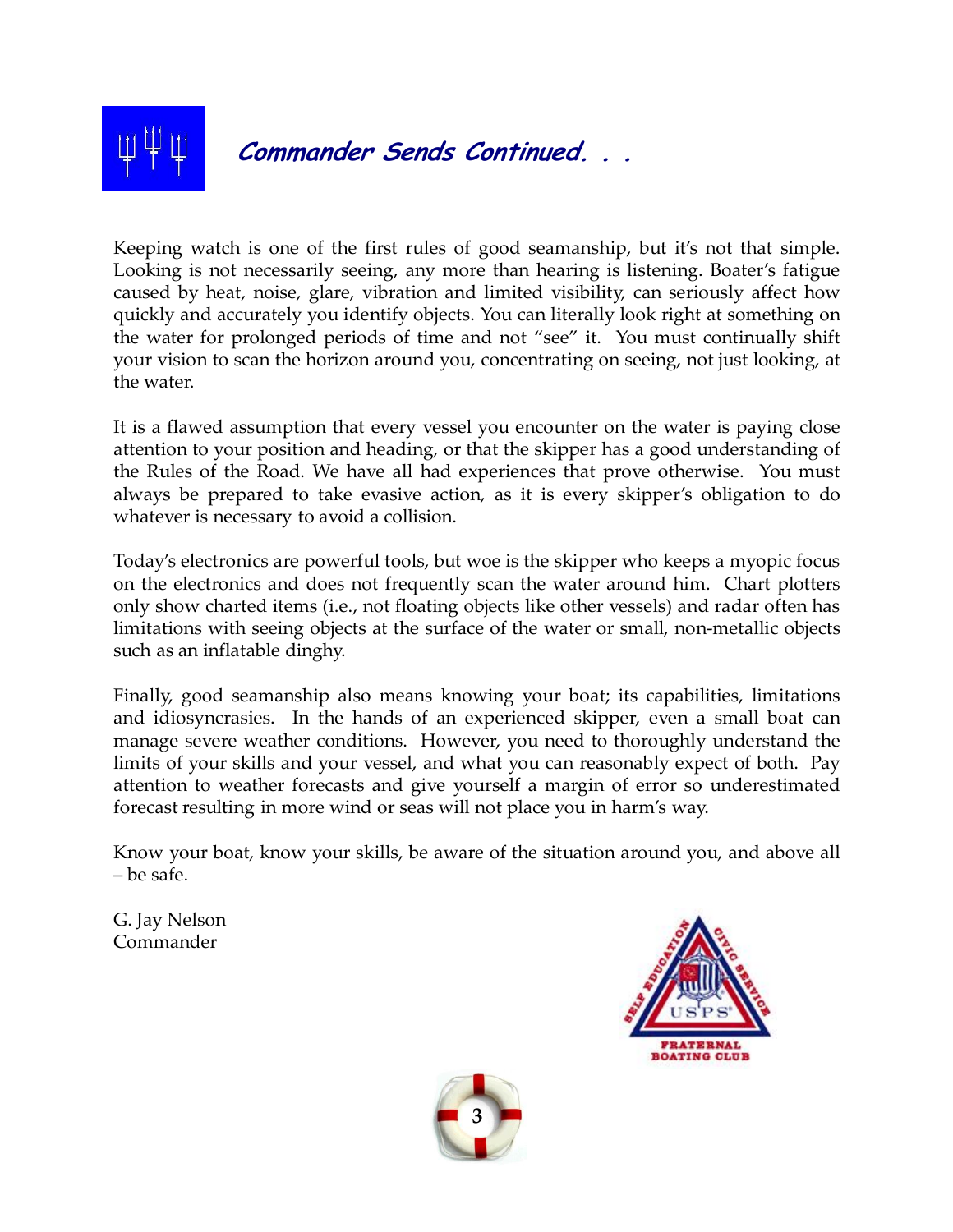

.

## **Secretary – Lt/C Mary Jane Hinkins**

**Editor's comment:**

*This article was to have been in the Dec edition, however due administrative overload we were forced to delay it until this edition.*

As the days grow cooler and the nights are longer, we are saddened to think that the boat must come out of the water. This year was a difficult year for us. So many good intention so much excitement about boating in April, but then the heat was overpowering, the price of gas was overwhelming and do not forget- it was the year of the raccoon! But all in all we still enjoyed ourselves. We managed to get to the District of Columbia for the 4th of July fireworks. That in itself was a short story. We got there about 5p.m. and the fireworks were amazing! Better than last year! As they ended the Coast Guard issued an alert from the National Weather Service for sever winds and, for all boats to get out of the Tidal Basin. What all those boats on the Potomac when the winds were going to hit 60 mph! Humm. I am still wondering what they were thinking! There are boats of all sizes from canoes to houseboats on the river. Were they crazy? We were planning on spending the night. No need to run back to our home marina when it's dark and so many folks had been drinking and now they were boating. We wanted nothing more than to hunker down.

Did they really want us to be on the river when the wind hits! Seemed like a not very bright announcement. We battened down Lord Stanley, had an extra anchor ready, just in case, put up all the canvas, closed all the windows, and hunkered down for a blow. The blow never came. We waited and had a lovely evening with wine and steaks and Jimmy Buffet songs. You just never know.

We also went to the gathering on the 4th at Tim's Rivershore. This is always a good show. The area is packed with boats. And the fireworks are great and usually last 30-40 minutes. Of course all the other boaters entertain you with their music, and activities. We just love the fireworks on the water. On that note we also went to Tim's II down in Fairview beach for their Not the 4th show. Great beach, nice water a fun place to spend the night. We had planned on going to Aquaploosa at Kermit's, down around Colonial Beach, but on the Maryland side of the river. Of course it rained and rained and we stayed home. There were other trips to Mt. Vernon and MaddaWoman and our last to Washington D.C. to look at the changing leaves. But for the most part our trips were close to home and short. The season was just too short this year. We are confident that next year we will get to take the boat up to the C&D canal.

The Raccoon put a damper on us for a few weeks as well, and changed our life style some. We no longer leave the door open when visiting and no longer sleep with the door open on cool nights even with the screens down. For other reasons it was a great season. We were lucky enough to have some Squadron folks come over for

drinks on the boat. That was the highlight of the season -- good fellowship. If for no other reason to  $\begin{array}{|c|c|c|c|c|c|} \hline 4 & j$  join the NVSPS join for the people. They are the best.

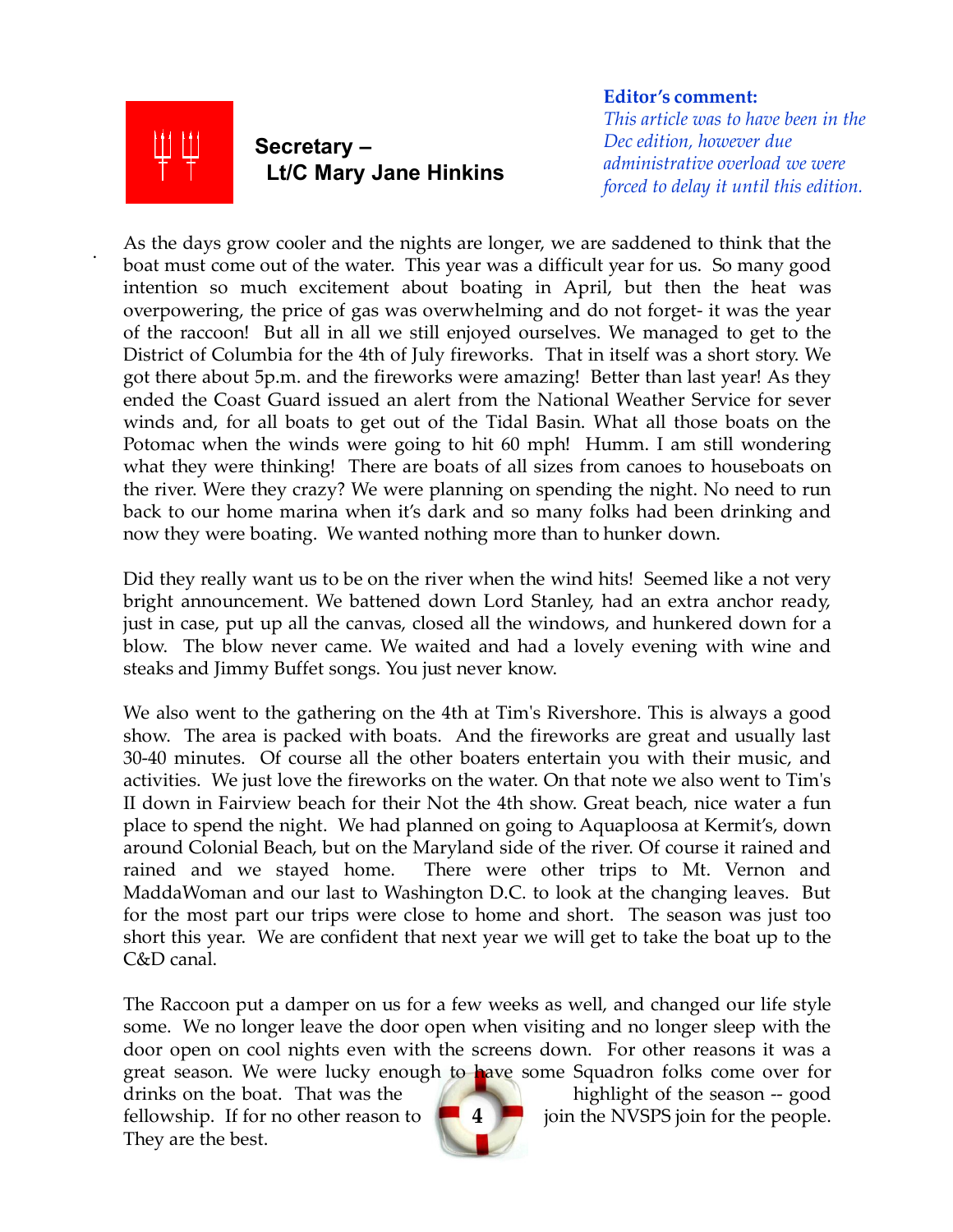

.

.

## **"Some people are weatherwise, but most are otherwise." -- Benjamin Franklin**

So true! How many boaters check on the weather conditions before venturing on the waters? A few. Yes, they may look at the sky and note that it is blue and the sun is really bright. Does this portend a great day on the briny? No! There are ways to check on conditions that could impact your safety and fun on the water. Without doubt, check with the National Weather Service in our immediate area on-line at http://www.erh.noaa.gov/lwx// and / or the UHF Weather broadcast on 162.550 MHz. What channel is it on your VHF Marine Radio? But, there's more!

Do you know that you can predict local weather conditions by reading the clouds, temperature, barometer, dewpoint and wind direction and speed? Yes, you can! NVSPS will be offering a Weather Seminar in May / June that will open your eyes to the wonderful world of weather and how it impacts you and your love ones. Instructors Lt Ed Phillips and P/C John Shivik will give you the tools that you need to know. The Seminar is two and one half hours in duration.

Now is the time to sign up for the Seminar. Contact the SEO, Lt/C Sean Gallagher, on email at education@nvsps.org or call 703-548-5851. Don't hesitate, be weatherwise, and contact him now to enroll in this course!



The change of watch will be held on 23 March 2013 (see enclosure).

This is a good opportunity to get to meet and know your fellow squadron members. Children and friends are welcome

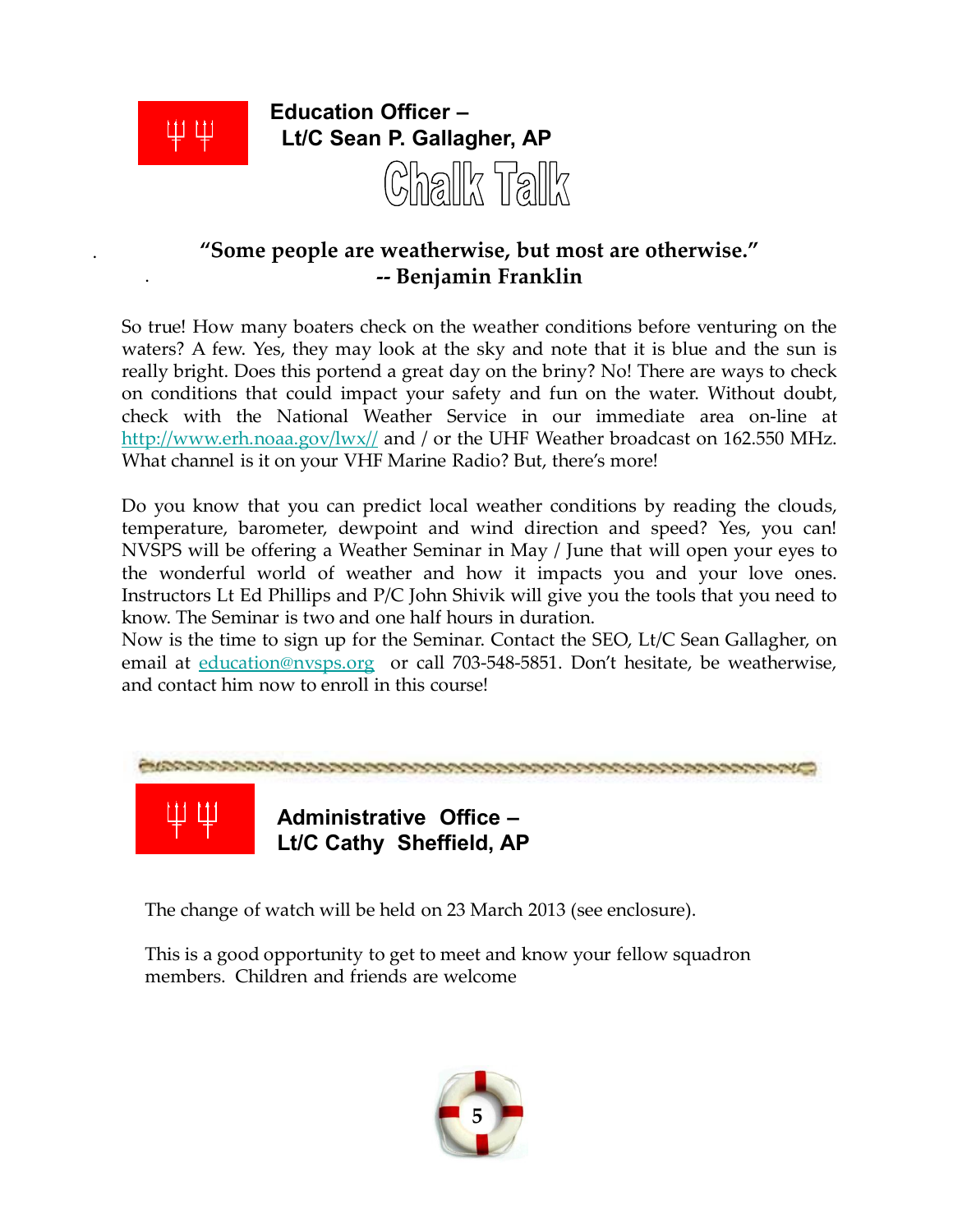

# **CHECK IT OUT**

**The NVSPS calendar which includes both activities and education has been updated and is available at www.nvsps.org**

### **Vessel Safety Checks:**

We are ending our 2012 season with 156 Vessel Safety Checks! Thanks to the NVSPS Vessel Examiners: P/C Gale Alls, P/C George K. Degnon, Dave Hinkins, Norbert P. Hymel, P/C George Nartsissov (Chair), Robin A. Roberts, P/C John A. Shivik, John C. von Senden, and P/C Francis T. Williamson.

We hope that we have contributed to the safety on the water of the vessels that we examined. This has been a great outreach program to the community. I hope that next year will be at least as successful as this year. We always welcome new members to join the group. You can find out information on the National web site, www.usps.org and in the "Site Index" go to the bottom right column and click on "Vessel Safety Check". I will be happy to answer any questions regarding the program. You do have to take a test which can be taken on line. A study manual is also available on line. This is a fun program and you will be contributing to boating safety!

P/C George Nartsissov, AP, Chair, <u>vsc@nvsps.org</u>, 703-425-7044



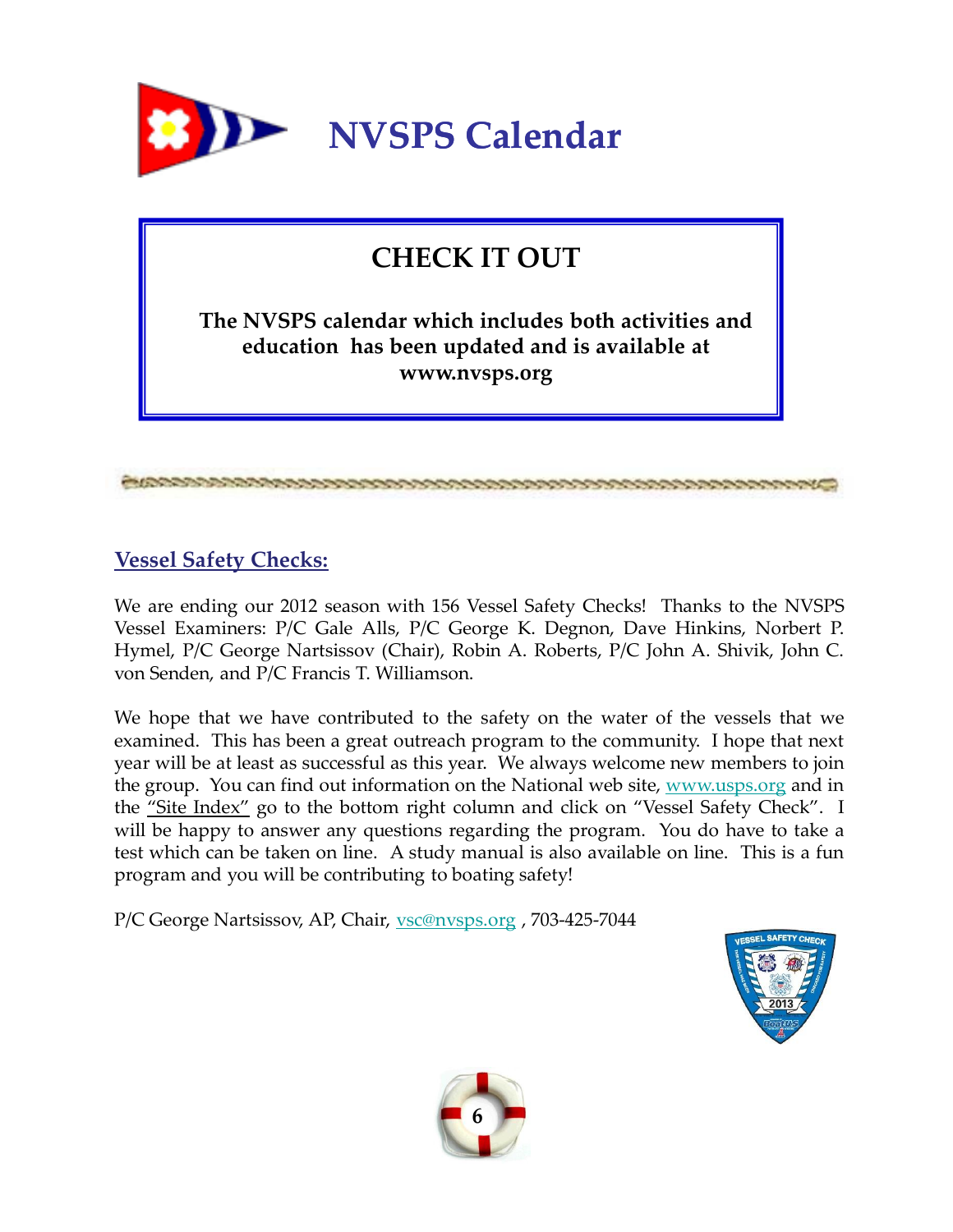

Budget time is here again. A 2013-2014 Budget has been drafted by the Bridge of 2012-2013 and the soon –to –be Bridge of 2013-2014. The two Bridges have tried to create a realistic budget, realizing that balancing it will require creativity to cut costs, and activity to bring in new members.

Now it is your turn. Please join us at the All Hands meeting of March 13, to vote on the new budget, and to feel the new sense of enthusiasm that is building.



It was on 4 February 1914 that USPS was founded. This year USPS will be celebrating its 100th anniversary in 2014. There are many activities being scheduled for the next year in recognition of this important date. You can become familiar with what is going on and participate by going to the following web site:

**http://www.usps.org/100/**



### **District 5 Activities**



The District 5 activities for the Spring Conference schedule can be found at the following website. Our Squadron will be hosting a Hospitality Suite at the conference. If you can help please let us know.

**http://www.uspsd5.org/events/2013/2013\_Spring\_Conf\_Web\_sched.pdf**

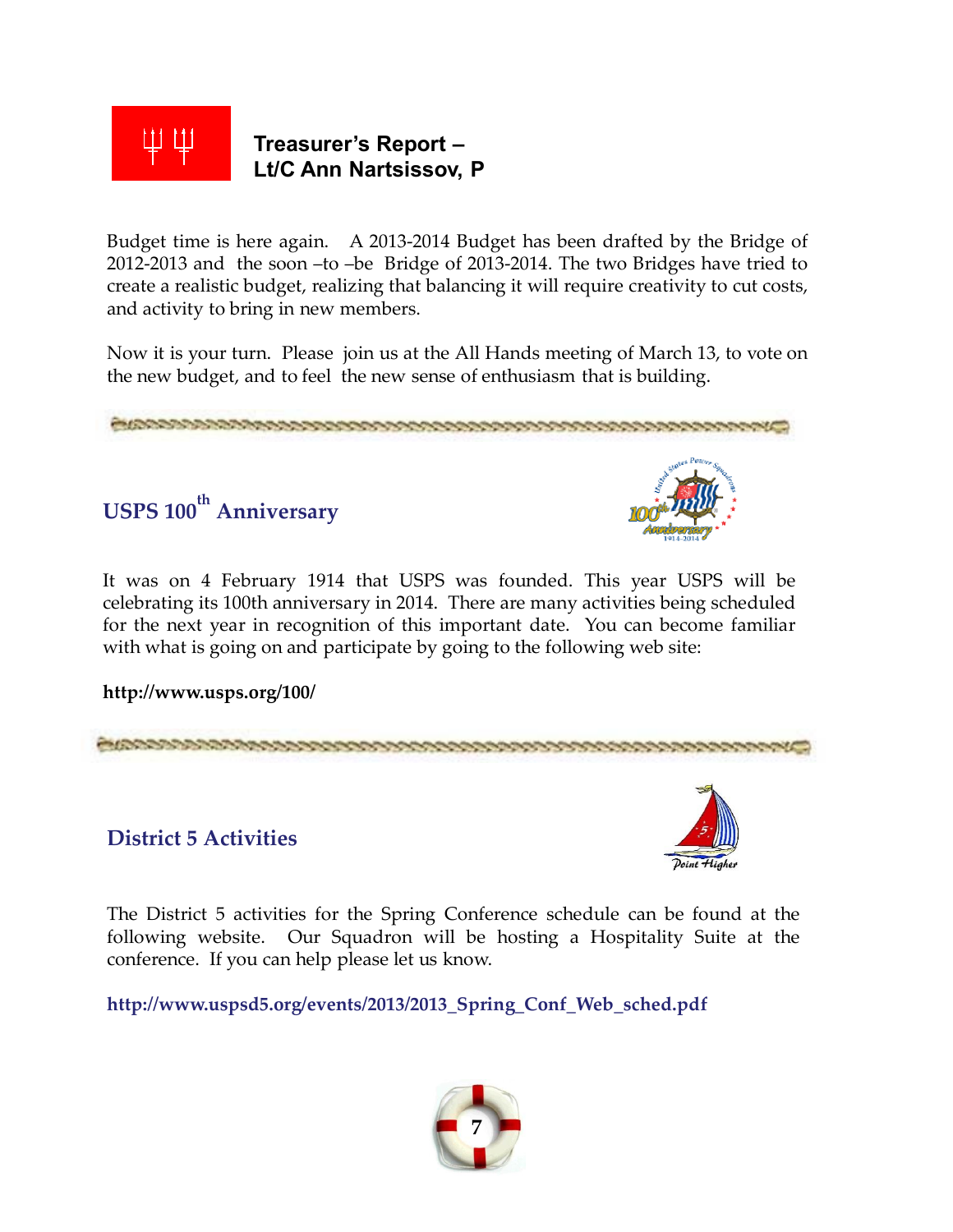

# *ALL Members and their Guests are cordially invited to:*

# **NVSPS Change of Watch**

## **1130 to 1530, 23 March 2013**

**at American Legion Post 177 3939 Oak Street, Fairfax, VA 22030 (Located in Fairfax City)**

> **Uniform of the Day USPS Blazers or a Suit and Tie**

*Lunch Choice of Baked Honey Glazed Ham or Chicken Cordon Bleu with vegetables and sides; Two New Appetizers; and the Commander's Liquor Locker will be open. Beer, wine, set-ups and soft drinks will be available from the American Legion for a nominal charge. (No need to designate an Entrée below.)*

| <b>Cut Here</b> | <b>RESERVATION</b> | €ut |
|-----------------|--------------------|-----|
|                 |                    |     |

### **Name: Phone number: Spouse / Guests:**

 **YES!** I will attend the Change of Watch on **23 March 2013. #\_\_\_\_\_\_\_\_persons X \$25.00 each = \$\_\_\_\_\_\_\_\_\_Total.**

**NOTE**: Please make your check payable to NVSPS and mail it with this half of the form *prior to 16 March 2013* to: Cathy Sheffield at 200 N. Pickett, #512, Alexandria, VA 22304 *Questions? Call Cathy at 703-370-4331 or E-mail to carney1227@aol.com.* 

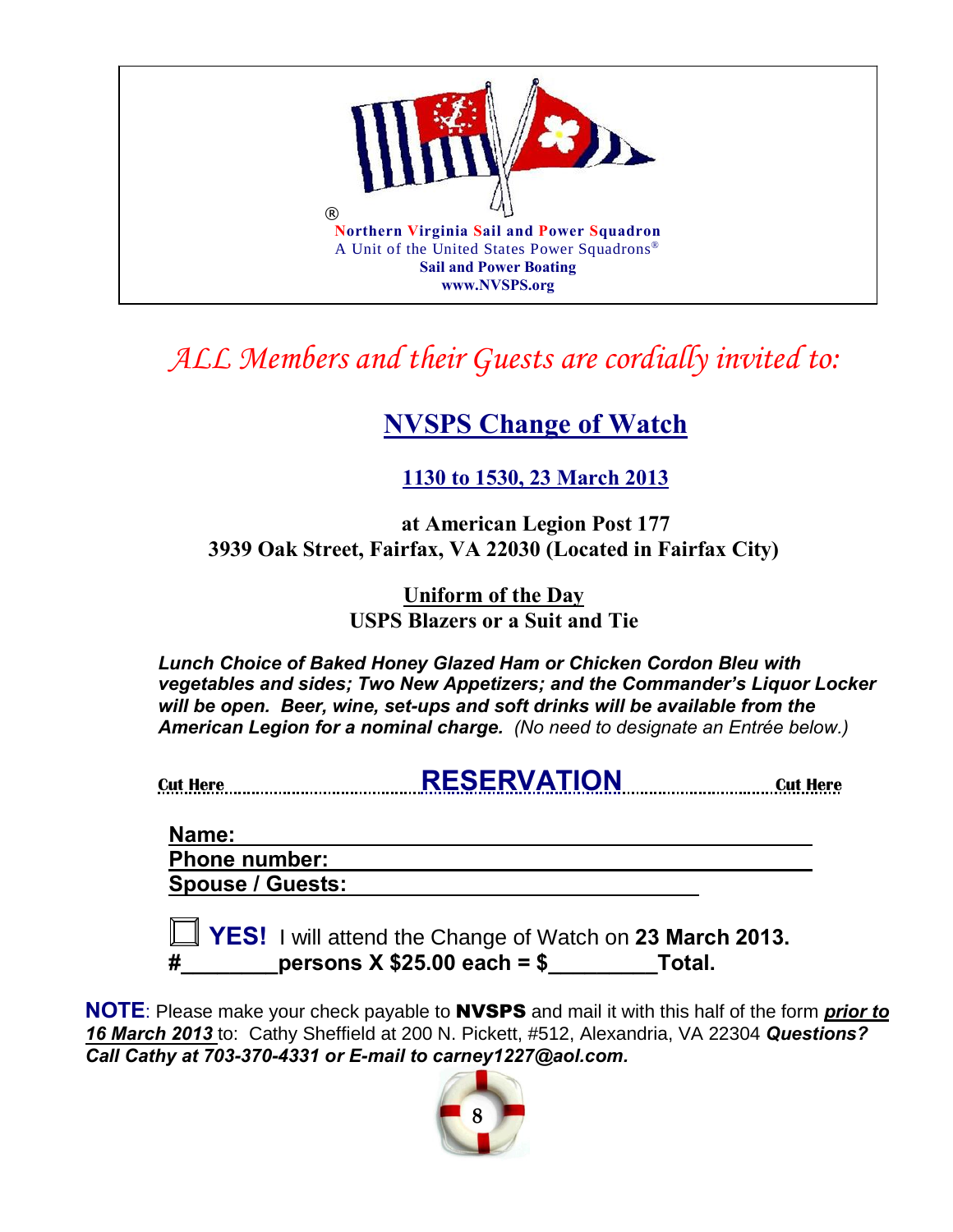

## **2013 National Capitol Boat Show Chantilly, VA - March 8-10**

It's that time of year again - The 2<sup>nd</sup> weekend in March - Time for the annual National Capitol Boat Show in Chantilly, VA. As always, the NVSPS will have a booth to explain how we serve the boating public, promote our public and advance boating courses along with the benefits of membership.

We cannot successfully promote our organization without you. So here is the traditional offer; if you sign up for a two hour slot at our booth to represent the NVSPS to the boating public, you receive free admission to the show and more importantly, a tremendous opportunity to promote marine safety.

The show hours are Friday: Noon - 8 pm, Saturday: 10 am - 7 pm, and Sunday: 11 am - 5 pm.

The show is held at the Dulles Expo Center in Chantilly, VA. The Expo Center is close to Rt. 28 with generous free parking. For further information on the boat show, check out the show website at:

http://www.gsevents.com/shows/display.cfm?showID=65&showtypeid=5&src=286&sfid=76 for further information.

Please consider volunteering for a two hour slot at our boat show booth. We need to have a minimum of two people in each two hour slot. We can also use help with the set up on Thursday afternoon prior to the show opening and tear down after the show closes on Sunday afternoon. If you are interested and/or need additional information, please contact Ed Phillips at potter339@earthlink.net

Ed Phillips, AP 2012 Boat Show Chair potter339@earthlink.net



NVSPS is pleased to make logo items available for purchase by members. We have name tags, burgees, totes, and clothing of many kinds. They all come in a variety of colors and sizes. Enjoy! For more information on available items got to:

**http://www.nvsps.org/stor.shtml**